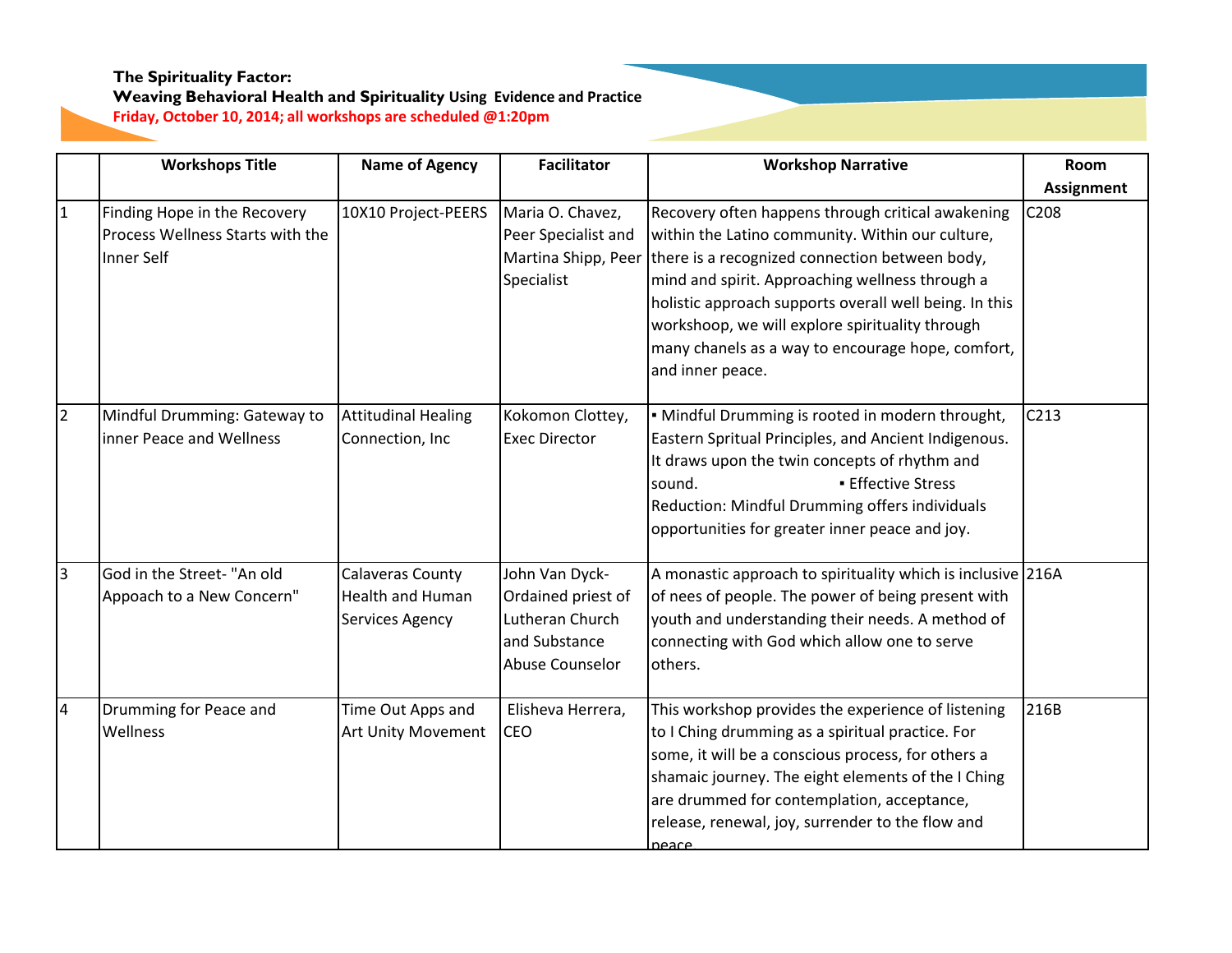|                | <b>Workshops Title</b>            | <b>Name of Agency</b> | <b>Facilitator</b>   | <b>Workshop Narrative</b>                                           | Room              |
|----------------|-----------------------------------|-----------------------|----------------------|---------------------------------------------------------------------|-------------------|
|                |                                   |                       |                      |                                                                     | <b>Assignment</b> |
| 5              | Negro Spirituals' Folk Psychology | Women Center at       | Bisola Marignay,     | Healing with Negro Spiritual is psychological,                      | C204              |
|                | and Healing Power                 | Glide Memorial        |                      | PhD, Consultant, Co-spiritual, educational group work, in which the |                   |
|                |                                   | <b>Church</b>         | Facilitator and      | psychology and mindfulness inherent in the soongs                   |                   |
|                |                                   |                       | Emma Jean Foster     | of the slaves along with analysis of the social basis of            |                   |
|                |                                   |                       | Fiege, Consultant    | personal conditions are used in therapeutic process.                |                   |
|                |                                   |                       | Co-Facilitator       | The goal is to assist participants in understanding                 |                   |
|                |                                   |                       |                      | their emotional turbulence, in identifying routes to                |                   |
|                |                                   |                       |                      | balance and ways to prevent feelings from                           |                   |
|                |                                   |                       |                      | promoting self-destructive behavior, and ultimately,                |                   |
|                |                                   |                       |                      | to supports their hope and vision of a different set                |                   |
|                |                                   |                       |                      | of circumstances of their lives.                                    |                   |
| 6              | A Positive Option, Consumer       | A Positive Option     | Patricia Reynolds    | A counselor's viewpoint must include a model of                     | 216C              |
|                | Perspective: The Spiritual        |                       | Meade, MA, PCCi,     | integration that includes both an evidence based                    |                   |
|                | Aspects of Recovery from a        |                       | LAADC, M-RAS,        | counsling approach and spirituality to be an                        |                   |
|                | Cognitive Behavioral Therapy      |                       | Owner-Licensed       | effectivve treatment model. This involves counseling                |                   |
|                | (CBT) Worldview                   |                       | Addiction            | the client with a focus on the interrelatedness of                  |                   |
|                |                                   |                       | Counselor/           | thoughts, feelings, and behavior.                                   |                   |
|                |                                   |                       | Christian Life Coach |                                                                     |                   |
| $\overline{7}$ | <b>Gender Inclusion</b>           | Gender Spectrum       | Morgan Darby,        | This workshop aims to create a starting place for                   | 216D              |
|                |                                   |                       | Director and Kelsey  | mental health practitioners and religious, faith and                |                   |
|                |                                   |                       | Pacha, Coordinator   | spiritual community leaders to deepen their own                     |                   |
|                |                                   |                       |                      | understanding of gender, gender inclusion and                       |                   |
|                |                                   |                       |                      | gender sensitivity when it comes to the incredibly                  |                   |
|                |                                   |                       |                      | important role they play in the lives of those they                 |                   |
|                |                                   |                       |                      | serve, guide and counsel                                            |                   |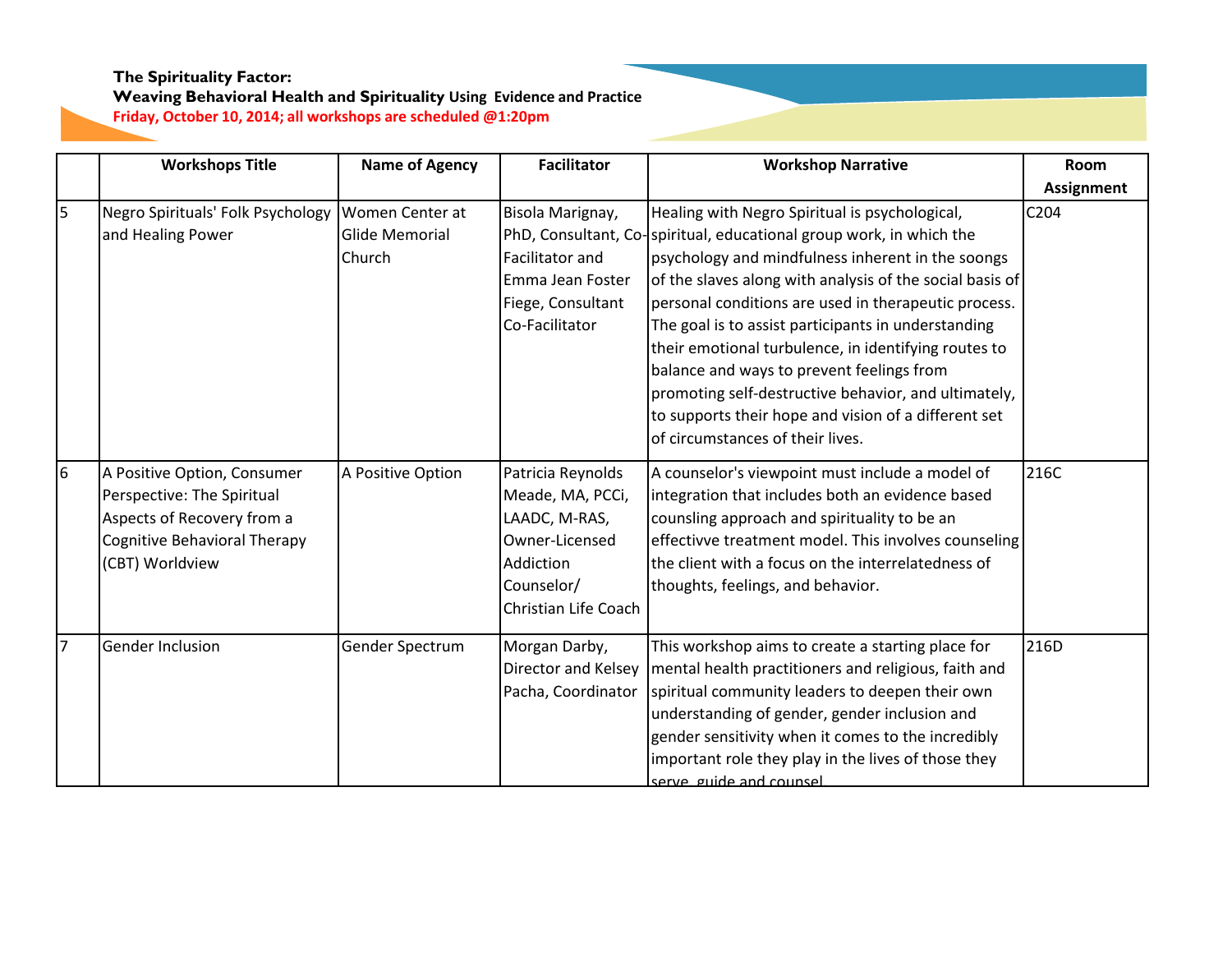|   | <b>Workshops Title</b>              | <b>Name of Agency</b> | <b>Facilitator</b>       | <b>Workshop Narrative</b>                                                  | <b>Room</b> |
|---|-------------------------------------|-----------------------|--------------------------|----------------------------------------------------------------------------|-------------|
|   |                                     |                       |                          |                                                                            | Assignment  |
| 8 | <b>Responding to Extreme States</b> | Bay Area Mandala      |                          | Cardum Harmon, Co Personal transformation through spiritual awakening C214 |             |
|   | with Loving Receptivity:            | Project               | <b>Director Advisory</b> | is an honored rite of passage in many indigenous                           |             |
|   | "Honoring Spirits Transformative    |                       | Board and Dina           | cultures. In the West, such transformative moments                         |             |
|   | Journey"                            |                       | Tyler, Co-Director       | have been referred to as spiritual emergency. In this                      |             |
|   |                                     |                       | <b>Advisory Board</b>    | workshop we'll explore our capacity to hold space                          |             |
|   |                                     |                       |                          | for these life-altering experiences which can                              |             |
|   |                                     |                       |                          | contribute to a clearer understanding of our life's                        |             |
|   |                                     |                       |                          | nath                                                                       |             |
| 9 | Centering 2: How to Reduce          | Christian Family      | Most Rev. Michael        | Through Centering using deep breathing for                                 | C203        |
|   | Psychotic Phenomena Through         | Foundation            |                          | W. Whitney, D. Div. relaxation one can work with prayer from one's own     |             |
|   | Spirituality                        |                       |                          | MA Psychology and faith community. Consumers can learn to release          |             |
|   |                                     |                       | Thomas Jurgensen,        | that energy that moves up the back by using                                |             |
|   |                                     |                       | Group Leader,            | spiritual symbolism along with a prayer proess that                        |             |
|   |                                     |                       | Archdeacon               | includes letter go or "release" as mentioned in the                        |             |
|   |                                     |                       |                          | traditional spiritual literature. Through some                             |             |
|   |                                     |                       |                          | progressinve relaxation learning how to release the                        |             |
|   |                                     |                       |                          | thoughts and fears that have led to hospitalization                        |             |
|   |                                     |                       |                          | and develop use of symbols and pictures, using color                       |             |
|   |                                     |                       |                          | awareness, that can help build a new relationship                          |             |
|   |                                     |                       |                          | with the clergy in one's own faith community.                              |             |
|   |                                     |                       |                          |                                                                            |             |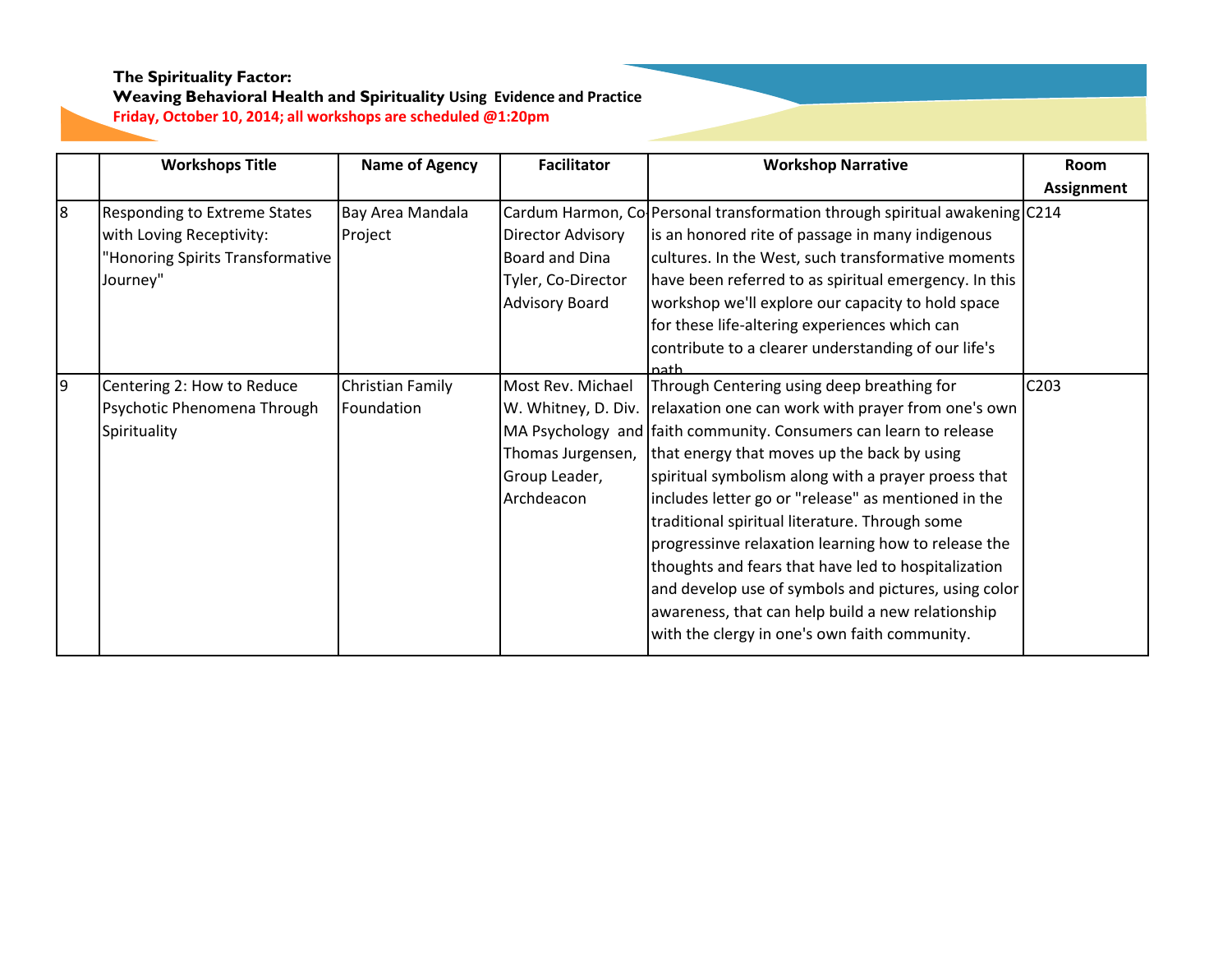|    | <b>Workshops Title</b>                             | <b>Name of Agency</b>                 | <b>Facilitator</b> | <b>Workshop Narrative</b>                                                      | Room              |
|----|----------------------------------------------------|---------------------------------------|--------------------|--------------------------------------------------------------------------------|-------------------|
|    |                                                    |                                       |                    |                                                                                | <b>Assignment</b> |
| 10 | Integrating Spirituality as a part                 | San Mateo Cty BHRS                    | Melinda A. Parker, | San Mateo County began its journey in 2009 of                                  | C215              |
|    | of Recovery into the Behavioral                    |                                       | Co-Chair of        | intergrating spiritulaity into recovery. The office of                         |                   |
|    | Health and Recovery Services of                    |                                       | Spirituality       | Diversity and Equity began this work with modest                               |                   |
|    | San Mateo County-What We                           |                                       | Initiative,        | gatherings of interseted clients, family and staff.                            |                   |
|    | have Learned                                       |                                       |                    | Psychiatric SW I and Since then the Spirituality Initative has worked to       |                   |
|    |                                                    |                                       |                    | BHRS SI Consultant limplement a strategy of practices which support            |                   |
|    |                                                    |                                       |                    | Veronica Ochoa, Bill Spirituality as a critical part of the fabric of recovery |                   |
|    |                                                    |                                       | <b>Kruse</b>       | for clients including its survey, spirituality policy,                         |                   |
|    |                                                    |                                       |                    | assessment tools, training for staff, clients, and                             |                   |
|    |                                                    |                                       |                    | families, Photo Voice project and Digital Storytelling.                        |                   |
|    |                                                    |                                       |                    | The work it has done, lessons learned, and                                     |                   |
| 11 | 5 Steps Towards Unifying African   Orisa Lifestyle |                                       | Obafemi Origunwa,  | Our presentation will address five steps towards                               | <b>JASF</b>       |
|    | Religion and Western Psychology Academy            |                                       | President          | reconciling African religion and Western psychology                            |                   |
|    |                                                    |                                       |                    | in the lives of African American practitioners of Orisa                        |                   |
|    |                                                    |                                       |                    | Lifestyle.                                                                     |                   |
| 12 | <b>Engaging Spiritual Issues Within</b>            | Calaveras County BHS Dr. Brock Kolby, |                    | Seniors avoid traditional mental health services due                           | C110              |
|    | <b>Senior Peer Counseling</b>                      |                                       | Supervisor, Adult  | to stigma, fear, and other issues. Many seniors                                |                   |
|    |                                                    |                                       | System of Care     | struggle with spiritual or life issues: loss, death,                           |                   |
|    |                                                    |                                       |                    | aging, isolation, illness, meaning of life, anxiety, and                       |                   |
|    |                                                    |                                       |                    | depression. Senior peer counseling provides a                                  |                   |
|    |                                                    |                                       |                    | culturally-sensitive way that professionals can                                |                   |
|    |                                                    |                                       |                    | engage seniors who otherwise would not recieve                                 |                   |
|    |                                                    |                                       |                    | senvires                                                                       |                   |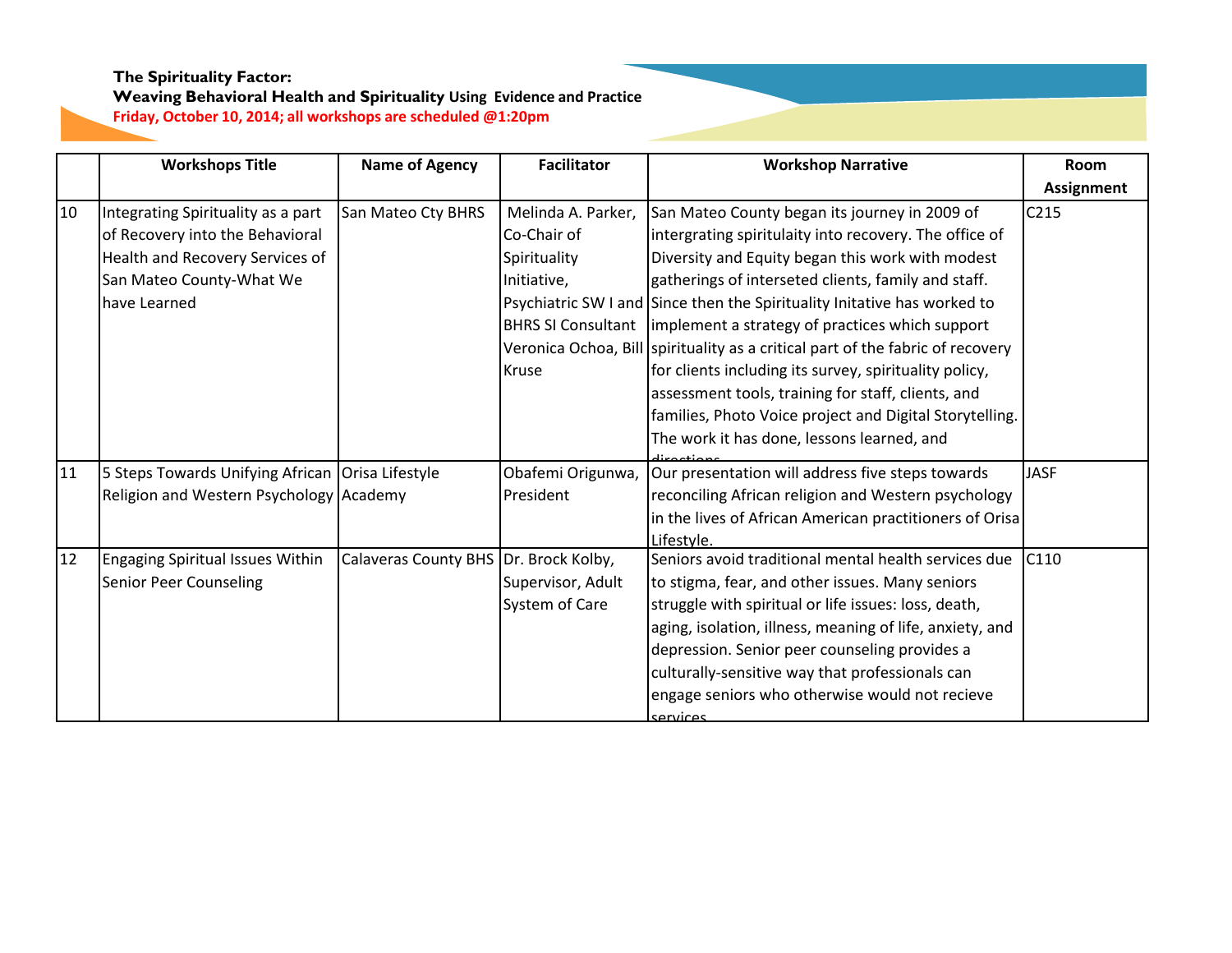|    | <b>Workshops Title</b>                                                                                                                          | <b>Name of Agency</b>                                     | <b>Facilitator</b>                                                                          | <b>Workshop Narrative</b>                                                                                                                                                                                                                                                                                                                                                                                                                                                                                                                         | <b>Room</b>       |
|----|-------------------------------------------------------------------------------------------------------------------------------------------------|-----------------------------------------------------------|---------------------------------------------------------------------------------------------|---------------------------------------------------------------------------------------------------------------------------------------------------------------------------------------------------------------------------------------------------------------------------------------------------------------------------------------------------------------------------------------------------------------------------------------------------------------------------------------------------------------------------------------------------|-------------------|
|    |                                                                                                                                                 |                                                           |                                                                                             |                                                                                                                                                                                                                                                                                                                                                                                                                                                                                                                                                   | <b>Assignment</b> |
| 13 | Understanding and Easing the<br>Hidden Hurt: Helping Parents<br>Gain Hope and Strength to Raise<br>Their Child with Mental Health<br>Challenges | Persevering Parent<br>Ministries                          | Author, CEO                                                                                 | Dr. Karen Crum, PH, Parents raising children with mental health<br>MS, CHES Founder/ challenges need more than education and thepeutic<br>services to overcome their grief, worry, exhaustion<br>and hopelessness. This session taught by a<br>parent/professional, reveals common spiritual<br>struggles of parents. It gives research-based and<br>experiential insight and faith-based resources for<br>building hope and resilience. This workshop with<br>help parents professionals, and leaders of faith-<br>and and health arganizations. | C <sub>211</sub>  |
| 14 | Spirit, Mind and Emotions: A<br>Historical Example of Integrated<br>Care, Modern Psychotherapies in<br>the Christian Scriptures                 | Santa Barbara County<br>Mental Health                     | Rev. Jonathan W.<br>Eymann, Team<br>Supervisor/<br>Practitioner and<br><b>Senior Pastor</b> | A trend toward specialization, compartmentalization C205<br>and the resultant fragmentation of life, personhood<br>and the care of human beings for one another<br>became increasingly dominant in Western culture.<br>Recently, a more holistic approach to human<br>wellness that includes an appreciation of the role of<br>the spirit is being explored. Rather than an<br>innovation, this is a return to the roots of how to<br>care for one another.                                                                                       |                   |
| 15 | Peer Support in Congregations                                                                                                                   | CA Institute for<br>Behavioral Health<br><b>Solutions</b> | Kristee Haggins,<br>PhD, Senior<br>Associate and Rev.<br>Janice Sommerville,<br>Pastor      | Learn about Peer Support and Congregations-a<br>CIBHS project piloted with LGBTQ affirming churches<br>designed to increase their capacity to provide peer<br>counseling support and referral services, and reduce<br>stigma related to mental illness. Hear directly from<br>peers and congregations about the impact and<br>outcomes, as well as next steps.                                                                                                                                                                                    | C122              |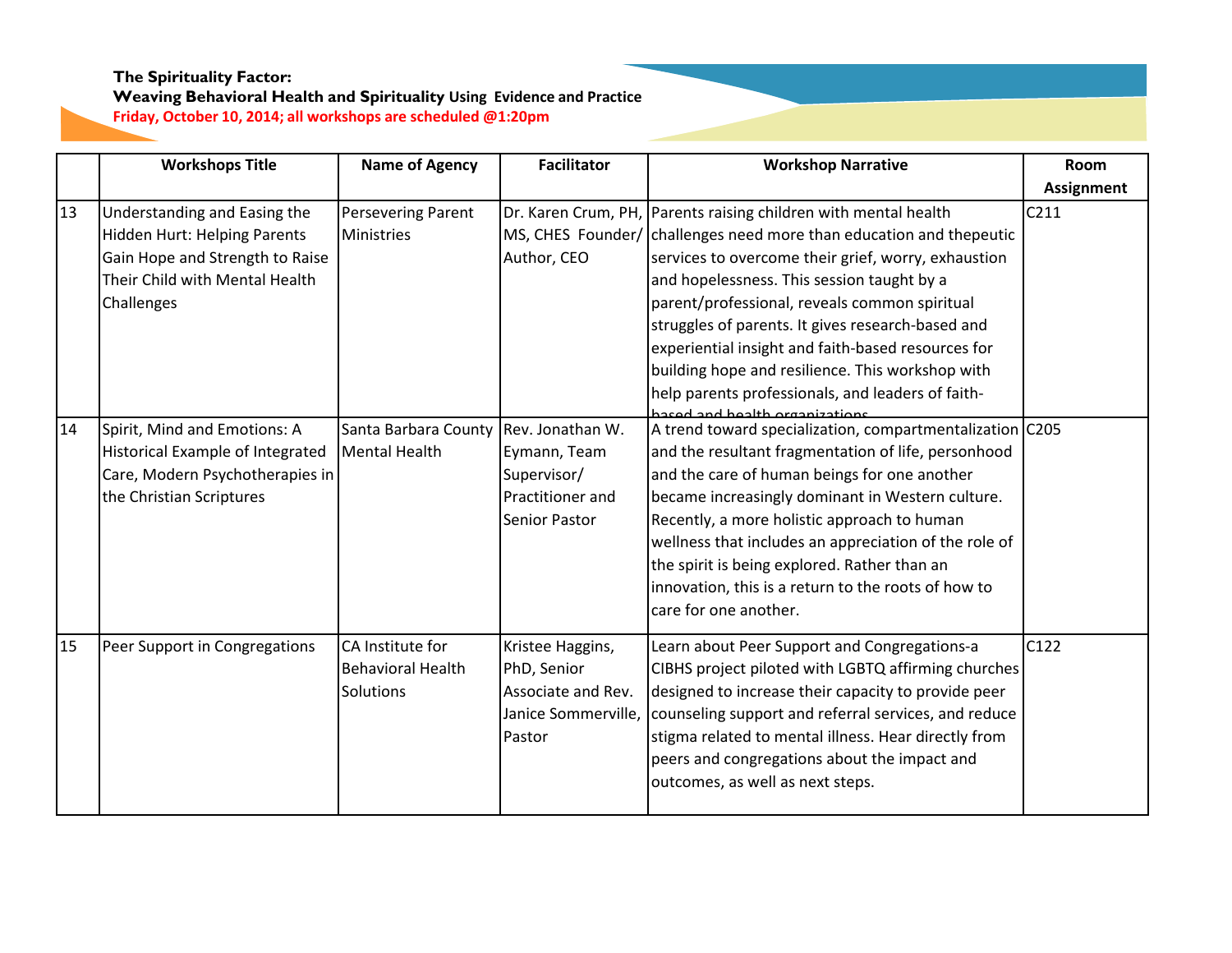|    | <b>Workshops Title</b>           | <b>Name of Agency</b>       | <b>Facilitator</b>        | <b>Workshop Narrative</b>                                        | Room              |
|----|----------------------------------|-----------------------------|---------------------------|------------------------------------------------------------------|-------------------|
|    |                                  |                             |                           |                                                                  | <b>Assignment</b> |
| 16 | Titulo: Discipulado Un enfoque   | UC Davis, Centro Para       | Dr. Lina Mendez,          | La mayoria de los Latino/as tienen mucha fe en Dios. Family Life |                   |
|    | en la Biblia y Consejeria Entre  | <b>Reducir Disparidades</b> |                           | Manager and Nicole Desafortunadamente cuando cosas malas nos     | Center Building,  |
|    | Amigos                           | en Salud                    | Plata, Community          | suceden o cuando alguien es diagnosticado con una                | Main Auditorium   |
|    |                                  |                             | Empowerment               | enfermedad mental, tendemos a pensar que es la                   |                   |
|    |                                  |                             | Specialist                | voluntad de Dios. Como consumidores de salud                     |                   |
|    |                                  |                             |                           | mental es importante buscar ayuda profesional al                 |                   |
|    |                                  |                             |                           | igual que ayuda espritual para enfrentar esta                    |                   |
|    |                                  |                             |                           | enfermedad. Las iglesias tienen la capacidad de                  |                   |
|    |                                  |                             |                           | crear grupos de apoyo pero solo si las personas                  |                   |
|    |                                  |                             |                           | envueltas deciden vivir como la biblia indica.                   |                   |
|    |                                  |                             |                           | Demostraremos como nosotras nos ayudamos                         |                   |
|    |                                  |                             |                           | mutuamente con las escrituras y oraciones para salir             |                   |
|    |                                  |                             |                           | adelante.                                                        |                   |
|    |                                  |                             |                           |                                                                  |                   |
| 17 | The Impact of Mindulness Based   |                             | Dr. Sheila                | Individuals who struggle with addition are often                 |                   |
|    | <b>Interventions on Chemical</b> |                             | Khaleghian, Psy. D.       | coping with symptoms of a mental illness. Recently,              |                   |
|    | Dependency: Relapse and          |                             |                           | there has been a wealth of evidence on mindfulness-              |                   |
|    | Recovery                         |                             |                           | based approaches shown to be effective in reducing               |                   |
|    |                                  |                             |                           | a number of mental health and medical problems                   |                   |
|    |                                  |                             |                           | when incorporated into treatment.                                |                   |
|    |                                  |                             |                           |                                                                  | C112              |
| 18 | Journey Through Hope and         | Grandma's House of          | Je'net Kreitner,          | 'Go out to all the world and spread the Good                     |                   |
|    | Healing                          | Hope                        | Co-founder and            | News," said St. Francis of Assisi. "And if necessary,            |                   |
|    |                                  |                             | <b>Executive Director</b> | use words." How does a Christ-centered, faith-based              |                   |
|    |                                  |                             | and Deacon Doug           | nonprofit meet their mission while leaving the door              |                   |
|    |                                  |                             | Cook, Deacon              | open to all faiths and funders?                                  |                   |
|    |                                  |                             |                           |                                                                  | C210              |